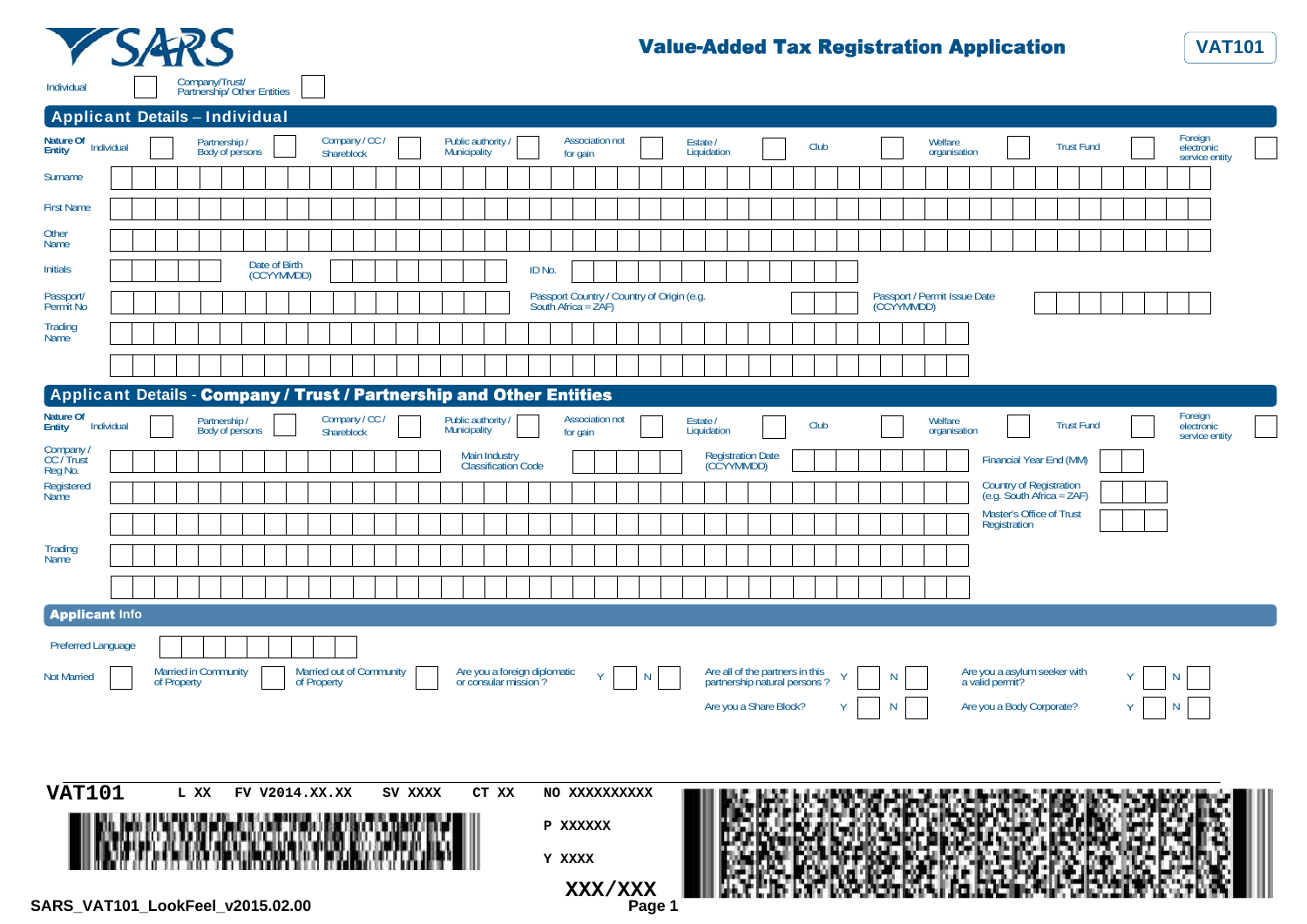| <b>Contact Details</b>                                                  |  |                    |  |                |                            |                                       |         |                                          |       |               |         |               |             |   |  |                                    |                 |                                                                          |  |  |  |  |  |  |  |  |
|-------------------------------------------------------------------------|--|--------------------|--|----------------|----------------------------|---------------------------------------|---------|------------------------------------------|-------|---------------|---------|---------------|-------------|---|--|------------------------------------|-----------------|--------------------------------------------------------------------------|--|--|--|--|--|--|--|--|
| Home Tel No.                                                            |  |                    |  |                |                            |                                       |         |                                          |       |               |         |               | Fax No.     |   |  |                                    |                 |                                                                          |  |  |  |  |  |  |  |  |
| Cell No.                                                                |  |                    |  |                |                            |                                       |         |                                          |       |               |         |               | Bus Tel No. |   |  |                                    |                 |                                                                          |  |  |  |  |  |  |  |  |
| Mark here with an X if you declare that you do not have a Cell No.      |  |                    |  |                |                            |                                       |         |                                          |       |               |         |               |             |   |  |                                    |                 | Mark here with an X if you declare that you do not have an Email address |  |  |  |  |  |  |  |  |
| Email                                                                   |  |                    |  |                |                            |                                       |         |                                          |       |               |         |               |             |   |  |                                    |                 |                                                                          |  |  |  |  |  |  |  |  |
| Web<br>Address                                                          |  |                    |  |                |                            |                                       |         |                                          |       |               |         |               |             |   |  |                                    |                 |                                                                          |  |  |  |  |  |  |  |  |
| <b>Physical Address Details</b>                                         |  |                    |  |                |                            |                                       |         |                                          |       |               |         |               |             |   |  |                                    |                 |                                                                          |  |  |  |  |  |  |  |  |
| Unit No.                                                                |  |                    |  |                | Complex (if<br>applicable) |                                       |         |                                          |       |               |         |               |             |   |  |                                    |                 |                                                                          |  |  |  |  |  |  |  |  |
| Street No.                                                              |  |                    |  |                | Street / Farm<br>Name      |                                       |         |                                          |       |               |         |               |             |   |  |                                    |                 |                                                                          |  |  |  |  |  |  |  |  |
| Suburb /<br>District                                                    |  |                    |  |                |                            |                                       |         |                                          |       |               |         |               |             |   |  |                                    |                 |                                                                          |  |  |  |  |  |  |  |  |
| City / Town                                                             |  |                    |  |                |                            |                                       |         |                                          |       |               |         |               |             |   |  | <b>Country Code</b>                |                 |                                                                          |  |  |  |  |  |  |  |  |
| Postal Code                                                             |  |                    |  |                |                            |                                       |         |                                          |       |               |         |               |             |   |  | <b>Registered Physical Address</b> |                 |                                                                          |  |  |  |  |  |  |  |  |
| <b>Postal Address Details</b>                                           |  |                    |  |                |                            |                                       |         |                                          |       |               |         |               |             |   |  |                                    |                 |                                                                          |  |  |  |  |  |  |  |  |
| Complete this part if postal address is a Postal Box                    |  |                    |  |                |                            |                                       |         |                                          |       |               |         |               |             |   |  |                                    |                 |                                                                          |  |  |  |  |  |  |  |  |
| Mark here with an "X" if same as above or complete your Postal Address  |  |                    |  |                |                            |                                       |         | Is your Postal Address a Street Address? |       |               |         | Y             |             | N |  |                                    | Care Of address | Mark here with an "X" if this is a                                       |  |  |  |  |  |  |  |  |
| Postal Agency or Other Sub-unit (if applicable) (e.g. Postnet Suite ID) |  |                    |  |                |                            |                                       |         |                                          |       |               |         |               |             |   |  |                                    |                 |                                                                          |  |  |  |  |  |  |  |  |
| PO Box                                                                  |  | <b>Private Bag</b> |  |                |                            | Other PO Special<br>Service (specify) |         |                                          |       |               |         | <b>Number</b> |             |   |  |                                    |                 |                                                                          |  |  |  |  |  |  |  |  |
| Post Office                                                             |  |                    |  |                |                            |                                       |         |                                          |       |               |         |               |             |   |  | <b>Country Code</b>                |                 |                                                                          |  |  |  |  |  |  |  |  |
| Postal Code                                                             |  |                    |  |                |                            |                                       |         | <b>Registered Postal Address</b>         |       |               |         |               |             |   |  |                                    |                 |                                                                          |  |  |  |  |  |  |  |  |
| Complete this part if postal address is a Street Address                |  |                    |  |                |                            |                                       |         |                                          |       |               |         |               |             |   |  |                                    |                 |                                                                          |  |  |  |  |  |  |  |  |
| Unit No.                                                                |  |                    |  |                | Complex (if<br>applicable) |                                       |         |                                          |       |               |         |               |             |   |  |                                    |                 |                                                                          |  |  |  |  |  |  |  |  |
| Street No.                                                              |  |                    |  |                | Street / Farm<br>Name      |                                       |         |                                          |       |               |         |               |             |   |  |                                    |                 |                                                                          |  |  |  |  |  |  |  |  |
| Suburb /<br>District                                                    |  |                    |  |                |                            |                                       |         |                                          |       |               |         |               |             |   |  |                                    |                 |                                                                          |  |  |  |  |  |  |  |  |
| City / Town                                                             |  |                    |  |                |                            |                                       |         |                                          |       |               |         |               |             |   |  | <b>Country Code</b>                |                 |                                                                          |  |  |  |  |  |  |  |  |
| Postal Code                                                             |  |                    |  |                |                            |                                       |         |                                          |       |               |         |               |             |   |  | <b>Registered Postal Address</b>   |                 |                                                                          |  |  |  |  |  |  |  |  |
| <b>VAT101</b>                                                           |  | L XX               |  | FV V2014.XX.XX |                            |                                       | SV XXXX |                                          | CT XX | NO XXXXXXXXXX |         |               |             |   |  |                                    |                 |                                                                          |  |  |  |  |  |  |  |  |
|                                                                         |  |                    |  |                |                            |                                       |         |                                          |       | P XXXXXX      |         |               |             |   |  |                                    |                 |                                                                          |  |  |  |  |  |  |  |  |
|                                                                         |  |                    |  |                |                            |                                       |         |                                          |       | Y XXXX        |         |               |             |   |  |                                    |                 |                                                                          |  |  |  |  |  |  |  |  |
|                                                                         |  |                    |  |                |                            |                                       |         |                                          |       |               | XXX/XXX |               |             |   |  |                                    |                 |                                                                          |  |  |  |  |  |  |  |  |
|                                                                         |  |                    |  |                |                            |                                       |         |                                          |       |               |         |               |             |   |  |                                    |                 |                                                                          |  |  |  |  |  |  |  |  |

**SARS\_VAT101\_LookFeel\_v2015.02.00 Page 2**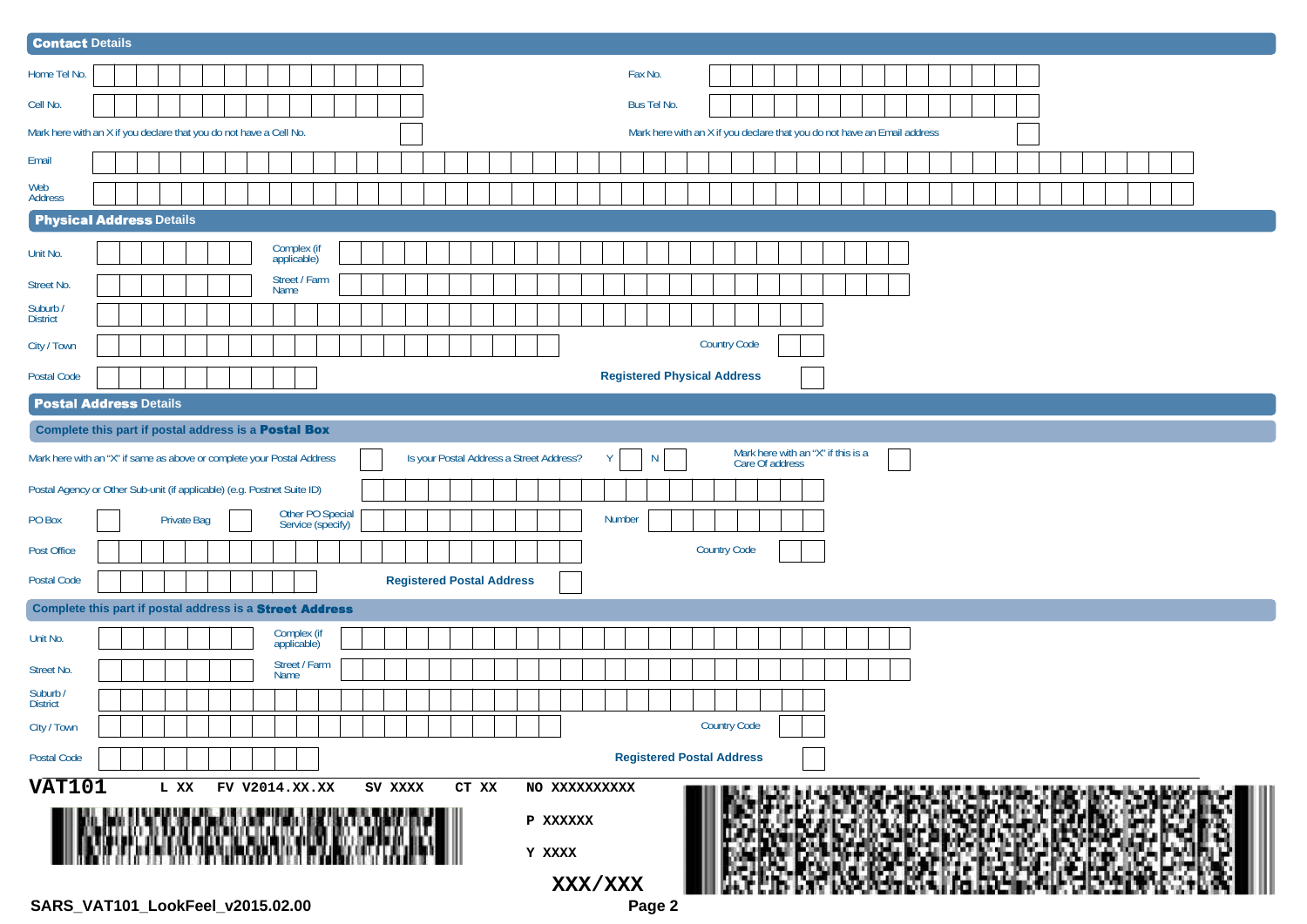| Particulars of Representative Taxpayer<br>Curator / Liquidator / Executor /<br><b>Main Partner</b><br><b>Public Officer</b><br>Parent / Guardian<br><b>Main Trustee</b><br><b>Main Member</b><br><b>Accounting officer</b><br><b>Treasurer</b><br>Administrator (Estates)<br>Foreign<br>electronic<br>Company / CC /<br><b>Association not</b><br>Public authority<br>Welfare<br>Partnership /<br>Estate /<br>Club<br><b>Trust Fund</b><br>Individual<br>Body of persons<br>Municipality<br>Liquidation<br>organisation<br>Shareblock<br>for gain<br>service entity<br>Date of Birth<br>Date of Appointment (CCYYMMDD)<br>ID No.<br>(CCYYMMDD)<br>Passport Issue Date<br>(CCYYMMDD)<br>Passport Country (e.g. South Africa = ZAF)<br>Particulars of Members / Trustees / Beneficiaries / Partners / Directors etc.<br>Y<br>N<br><b>Particulars - Individual</b><br>Curator / Liquidator / Executor /<br>Partner<br><b>Trustee</b><br><b>Public Officer</b><br>Member<br>Parent / Guardian<br><b>Treasurer</b><br><b>Accounting officer</b><br>Administrator (Estates)<br><b>Main Partner</b><br><b>Director</b><br><b>Main Trustee</b><br><b>Main Member</b><br>Foreign<br>electronic<br>Company / CC /<br><b>Association not</b><br>Public authority<br>Estate /<br>Welfare<br>Partnership /<br>Club<br><b>Trust Fund</b><br>Individual<br>Body of persons<br><b>Municipality</b><br>Liquidation<br>organisation<br>Shareblock<br>for gain<br>service entity<br>Date of Birth<br>Date of Appointment (CCYYMMDD)<br>ID No.<br>(CCYYMMDD)<br>Passport Country (e.g. South Africa = ZAF)<br>Passport Issue Date (CCYYMMDD) | L XX<br>SV XXXX<br>CT XX<br>FV V2014.XX.XX<br>NO XXXXXXXXXX | Capacity:<br>Nature Of<br>Entity<br>Surname<br><b>First Name</b><br>Other<br>Name<br><b>Initials</b><br>Passport/<br>Permit<br>No<br><b>Relationship Marked for Termination</b><br>Is this party a natural person?<br>Capacity:<br><b>Nature Of</b><br><b>Entity</b><br>Surname<br><b>First Name</b><br>Other<br>Name<br><b>Initials</b><br>Passport/<br>Permit<br>No.<br><b>Relationship Marked for Termination</b><br><b>VAT101</b> |  |
|--------------------------------------------------------------------------------------------------------------------------------------------------------------------------------------------------------------------------------------------------------------------------------------------------------------------------------------------------------------------------------------------------------------------------------------------------------------------------------------------------------------------------------------------------------------------------------------------------------------------------------------------------------------------------------------------------------------------------------------------------------------------------------------------------------------------------------------------------------------------------------------------------------------------------------------------------------------------------------------------------------------------------------------------------------------------------------------------------------------------------------------------------------------------------------------------------------------------------------------------------------------------------------------------------------------------------------------------------------------------------------------------------------------------------------------------------------------------------------------------------------------------------------------------------------------------------------------------------------------------------|-------------------------------------------------------------|---------------------------------------------------------------------------------------------------------------------------------------------------------------------------------------------------------------------------------------------------------------------------------------------------------------------------------------------------------------------------------------------------------------------------------------|--|
|                                                                                                                                                                                                                                                                                                                                                                                                                                                                                                                                                                                                                                                                                                                                                                                                                                                                                                                                                                                                                                                                                                                                                                                                                                                                                                                                                                                                                                                                                                                                                                                                                          |                                                             |                                                                                                                                                                                                                                                                                                                                                                                                                                       |  |
|                                                                                                                                                                                                                                                                                                                                                                                                                                                                                                                                                                                                                                                                                                                                                                                                                                                                                                                                                                                                                                                                                                                                                                                                                                                                                                                                                                                                                                                                                                                                                                                                                          |                                                             |                                                                                                                                                                                                                                                                                                                                                                                                                                       |  |
|                                                                                                                                                                                                                                                                                                                                                                                                                                                                                                                                                                                                                                                                                                                                                                                                                                                                                                                                                                                                                                                                                                                                                                                                                                                                                                                                                                                                                                                                                                                                                                                                                          |                                                             |                                                                                                                                                                                                                                                                                                                                                                                                                                       |  |
|                                                                                                                                                                                                                                                                                                                                                                                                                                                                                                                                                                                                                                                                                                                                                                                                                                                                                                                                                                                                                                                                                                                                                                                                                                                                                                                                                                                                                                                                                                                                                                                                                          |                                                             |                                                                                                                                                                                                                                                                                                                                                                                                                                       |  |
|                                                                                                                                                                                                                                                                                                                                                                                                                                                                                                                                                                                                                                                                                                                                                                                                                                                                                                                                                                                                                                                                                                                                                                                                                                                                                                                                                                                                                                                                                                                                                                                                                          |                                                             |                                                                                                                                                                                                                                                                                                                                                                                                                                       |  |
|                                                                                                                                                                                                                                                                                                                                                                                                                                                                                                                                                                                                                                                                                                                                                                                                                                                                                                                                                                                                                                                                                                                                                                                                                                                                                                                                                                                                                                                                                                                                                                                                                          |                                                             |                                                                                                                                                                                                                                                                                                                                                                                                                                       |  |
|                                                                                                                                                                                                                                                                                                                                                                                                                                                                                                                                                                                                                                                                                                                                                                                                                                                                                                                                                                                                                                                                                                                                                                                                                                                                                                                                                                                                                                                                                                                                                                                                                          |                                                             |                                                                                                                                                                                                                                                                                                                                                                                                                                       |  |
|                                                                                                                                                                                                                                                                                                                                                                                                                                                                                                                                                                                                                                                                                                                                                                                                                                                                                                                                                                                                                                                                                                                                                                                                                                                                                                                                                                                                                                                                                                                                                                                                                          |                                                             |                                                                                                                                                                                                                                                                                                                                                                                                                                       |  |
|                                                                                                                                                                                                                                                                                                                                                                                                                                                                                                                                                                                                                                                                                                                                                                                                                                                                                                                                                                                                                                                                                                                                                                                                                                                                                                                                                                                                                                                                                                                                                                                                                          |                                                             |                                                                                                                                                                                                                                                                                                                                                                                                                                       |  |
|                                                                                                                                                                                                                                                                                                                                                                                                                                                                                                                                                                                                                                                                                                                                                                                                                                                                                                                                                                                                                                                                                                                                                                                                                                                                                                                                                                                                                                                                                                                                                                                                                          |                                                             |                                                                                                                                                                                                                                                                                                                                                                                                                                       |  |
|                                                                                                                                                                                                                                                                                                                                                                                                                                                                                                                                                                                                                                                                                                                                                                                                                                                                                                                                                                                                                                                                                                                                                                                                                                                                                                                                                                                                                                                                                                                                                                                                                          |                                                             |                                                                                                                                                                                                                                                                                                                                                                                                                                       |  |
|                                                                                                                                                                                                                                                                                                                                                                                                                                                                                                                                                                                                                                                                                                                                                                                                                                                                                                                                                                                                                                                                                                                                                                                                                                                                                                                                                                                                                                                                                                                                                                                                                          |                                                             |                                                                                                                                                                                                                                                                                                                                                                                                                                       |  |
|                                                                                                                                                                                                                                                                                                                                                                                                                                                                                                                                                                                                                                                                                                                                                                                                                                                                                                                                                                                                                                                                                                                                                                                                                                                                                                                                                                                                                                                                                                                                                                                                                          |                                                             |                                                                                                                                                                                                                                                                                                                                                                                                                                       |  |
|                                                                                                                                                                                                                                                                                                                                                                                                                                                                                                                                                                                                                                                                                                                                                                                                                                                                                                                                                                                                                                                                                                                                                                                                                                                                                                                                                                                                                                                                                                                                                                                                                          |                                                             |                                                                                                                                                                                                                                                                                                                                                                                                                                       |  |
|                                                                                                                                                                                                                                                                                                                                                                                                                                                                                                                                                                                                                                                                                                                                                                                                                                                                                                                                                                                                                                                                                                                                                                                                                                                                                                                                                                                                                                                                                                                                                                                                                          |                                                             |                                                                                                                                                                                                                                                                                                                                                                                                                                       |  |
|                                                                                                                                                                                                                                                                                                                                                                                                                                                                                                                                                                                                                                                                                                                                                                                                                                                                                                                                                                                                                                                                                                                                                                                                                                                                                                                                                                                                                                                                                                                                                                                                                          |                                                             |                                                                                                                                                                                                                                                                                                                                                                                                                                       |  |
|                                                                                                                                                                                                                                                                                                                                                                                                                                                                                                                                                                                                                                                                                                                                                                                                                                                                                                                                                                                                                                                                                                                                                                                                                                                                                                                                                                                                                                                                                                                                                                                                                          |                                                             |                                                                                                                                                                                                                                                                                                                                                                                                                                       |  |
|                                                                                                                                                                                                                                                                                                                                                                                                                                                                                                                                                                                                                                                                                                                                                                                                                                                                                                                                                                                                                                                                                                                                                                                                                                                                                                                                                                                                                                                                                                                                                                                                                          |                                                             |                                                                                                                                                                                                                                                                                                                                                                                                                                       |  |
|                                                                                                                                                                                                                                                                                                                                                                                                                                                                                                                                                                                                                                                                                                                                                                                                                                                                                                                                                                                                                                                                                                                                                                                                                                                                                                                                                                                                                                                                                                                                                                                                                          |                                                             |                                                                                                                                                                                                                                                                                                                                                                                                                                       |  |
|                                                                                                                                                                                                                                                                                                                                                                                                                                                                                                                                                                                                                                                                                                                                                                                                                                                                                                                                                                                                                                                                                                                                                                                                                                                                                                                                                                                                                                                                                                                                                                                                                          |                                                             |                                                                                                                                                                                                                                                                                                                                                                                                                                       |  |
|                                                                                                                                                                                                                                                                                                                                                                                                                                                                                                                                                                                                                                                                                                                                                                                                                                                                                                                                                                                                                                                                                                                                                                                                                                                                                                                                                                                                                                                                                                                                                                                                                          |                                                             |                                                                                                                                                                                                                                                                                                                                                                                                                                       |  |
|                                                                                                                                                                                                                                                                                                                                                                                                                                                                                                                                                                                                                                                                                                                                                                                                                                                                                                                                                                                                                                                                                                                                                                                                                                                                                                                                                                                                                                                                                                                                                                                                                          |                                                             |                                                                                                                                                                                                                                                                                                                                                                                                                                       |  |
|                                                                                                                                                                                                                                                                                                                                                                                                                                                                                                                                                                                                                                                                                                                                                                                                                                                                                                                                                                                                                                                                                                                                                                                                                                                                                                                                                                                                                                                                                                                                                                                                                          |                                                             |                                                                                                                                                                                                                                                                                                                                                                                                                                       |  |
|                                                                                                                                                                                                                                                                                                                                                                                                                                                                                                                                                                                                                                                                                                                                                                                                                                                                                                                                                                                                                                                                                                                                                                                                                                                                                                                                                                                                                                                                                                                                                                                                                          |                                                             |                                                                                                                                                                                                                                                                                                                                                                                                                                       |  |
|                                                                                                                                                                                                                                                                                                                                                                                                                                                                                                                                                                                                                                                                                                                                                                                                                                                                                                                                                                                                                                                                                                                                                                                                                                                                                                                                                                                                                                                                                                                                                                                                                          |                                                             |                                                                                                                                                                                                                                                                                                                                                                                                                                       |  |
|                                                                                                                                                                                                                                                                                                                                                                                                                                                                                                                                                                                                                                                                                                                                                                                                                                                                                                                                                                                                                                                                                                                                                                                                                                                                                                                                                                                                                                                                                                                                                                                                                          |                                                             |                                                                                                                                                                                                                                                                                                                                                                                                                                       |  |
|                                                                                                                                                                                                                                                                                                                                                                                                                                                                                                                                                                                                                                                                                                                                                                                                                                                                                                                                                                                                                                                                                                                                                                                                                                                                                                                                                                                                                                                                                                                                                                                                                          |                                                             |                                                                                                                                                                                                                                                                                                                                                                                                                                       |  |
|                                                                                                                                                                                                                                                                                                                                                                                                                                                                                                                                                                                                                                                                                                                                                                                                                                                                                                                                                                                                                                                                                                                                                                                                                                                                                                                                                                                                                                                                                                                                                                                                                          | P XXXXXX                                                    |                                                                                                                                                                                                                                                                                                                                                                                                                                       |  |
|                                                                                                                                                                                                                                                                                                                                                                                                                                                                                                                                                                                                                                                                                                                                                                                                                                                                                                                                                                                                                                                                                                                                                                                                                                                                                                                                                                                                                                                                                                                                                                                                                          |                                                             | Y XXXX                                                                                                                                                                                                                                                                                                                                                                                                                                |  |



**XXX/XXX**

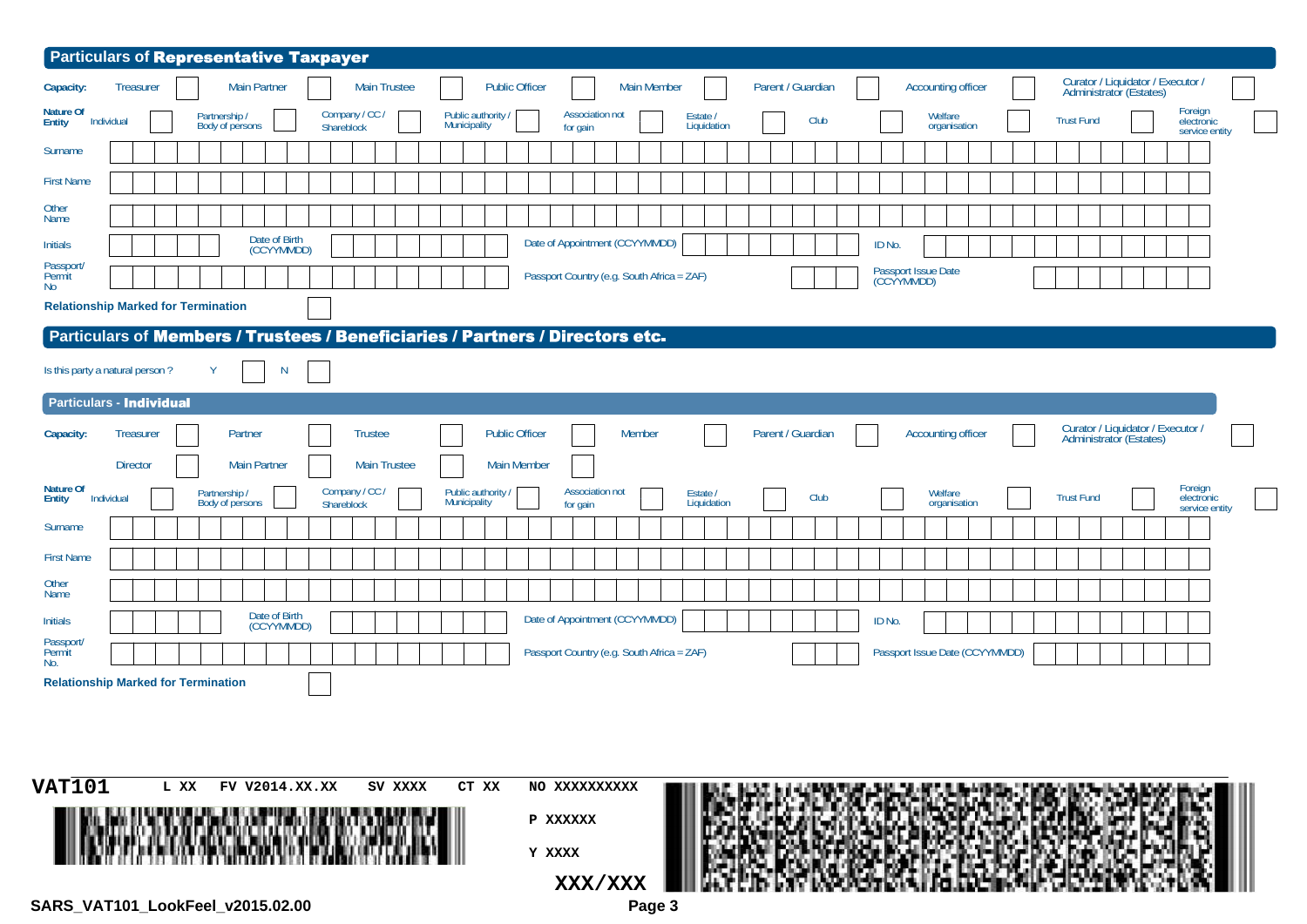| Particulars - Company / Trust / Partnership and Other Entities                                       |  |  |  |  |  |  |  |
|------------------------------------------------------------------------------------------------------|--|--|--|--|--|--|--|
| Partner<br>Capacity:                                                                                 |  |  |  |  |  |  |  |
| Nature of<br>Entity                                                                                  |  |  |  |  |  |  |  |
| Company<br>CC / Trust<br>Reg No.<br>Date of Appointment (CCYYMMDD)<br>Registration Date (CCYYMMDD)   |  |  |  |  |  |  |  |
| Country of Registration<br>(e.g. South Africa = ZAF)<br>Registered<br>Name                           |  |  |  |  |  |  |  |
|                                                                                                      |  |  |  |  |  |  |  |
| <b>My Addresses</b>                                                                                  |  |  |  |  |  |  |  |
| Address Details (Used to add, edit and delete addresses at library level)                            |  |  |  |  |  |  |  |
| Complete this part if address is a <b>Postal Box</b>                                                 |  |  |  |  |  |  |  |
| Mark here with an "X" if this is a Care Of address<br>Is this address a Street Address?<br>Y<br>N    |  |  |  |  |  |  |  |
| Postal Agency or Other Sub-unit (if applicable) (e.g. Postnet Suite ID)                              |  |  |  |  |  |  |  |
| Other PO Special<br>Service (specify)<br>Number<br><b>Private Bag</b><br>PO Box                      |  |  |  |  |  |  |  |
| <b>Country Code</b><br>Post Office                                                                   |  |  |  |  |  |  |  |
| <b>Postal Code</b><br><b>Registered Postal Address</b>                                               |  |  |  |  |  |  |  |
| Complete this part if address is a Street Address                                                    |  |  |  |  |  |  |  |
| Complex (if<br>applicable)<br>Unit No.                                                               |  |  |  |  |  |  |  |
| Street / Farm<br>Name<br>Street No.                                                                  |  |  |  |  |  |  |  |
| Suburb /<br>District                                                                                 |  |  |  |  |  |  |  |
| Country<br>Code<br>City / Town                                                                       |  |  |  |  |  |  |  |
| <b>Registered Postal<br/>Address</b><br><b>Registered<br/>Physical Address</b><br><b>Postal Code</b> |  |  |  |  |  |  |  |
|                                                                                                      |  |  |  |  |  |  |  |

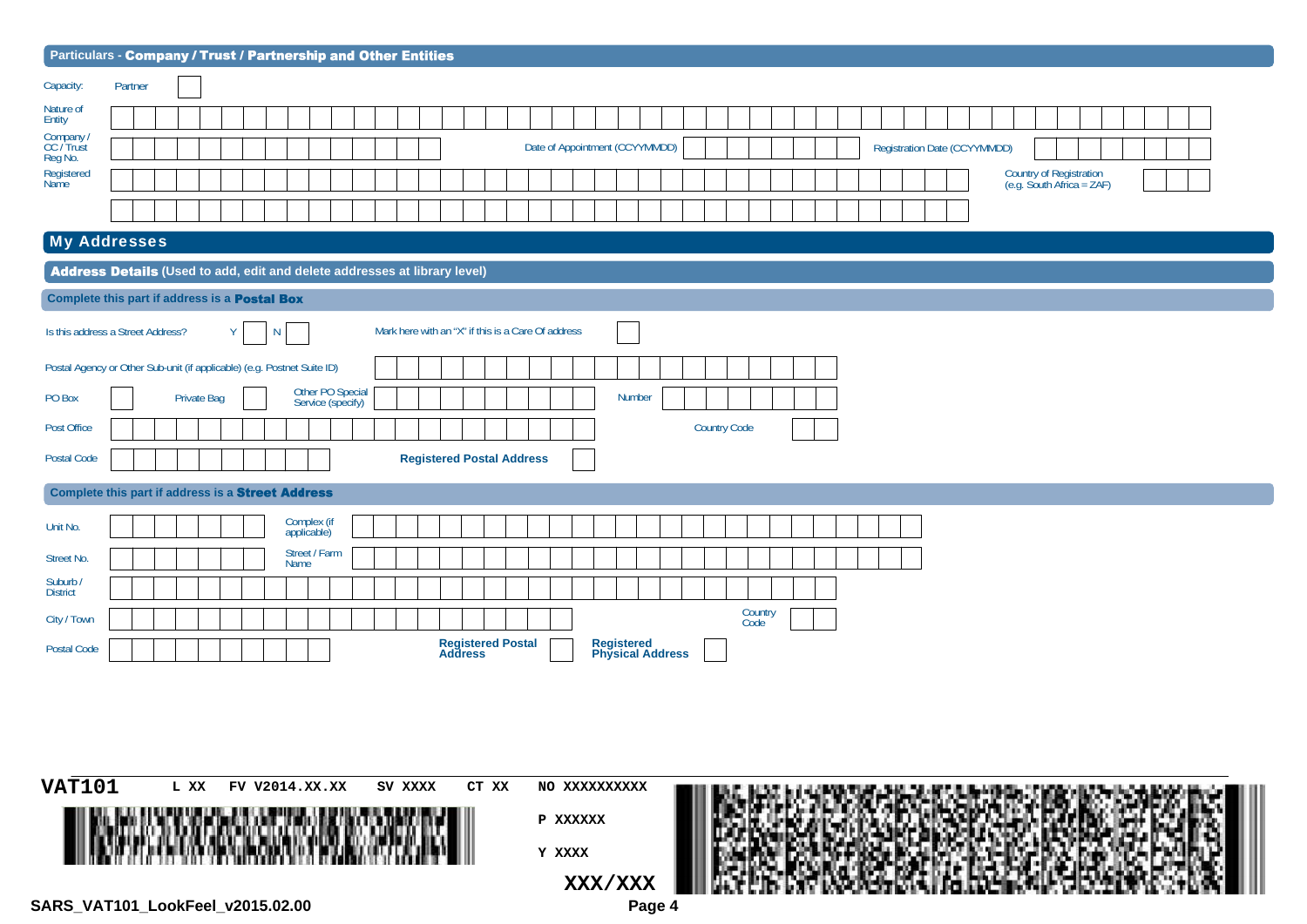| My Bank Accounts                                                                                                                                                                                                           |  |  |  |  |  |  |  |  |  |  |  |
|----------------------------------------------------------------------------------------------------------------------------------------------------------------------------------------------------------------------------|--|--|--|--|--|--|--|--|--|--|--|
| <b>Bank Account Holder Declaration</b>                                                                                                                                                                                     |  |  |  |  |  |  |  |  |  |  |  |
| I use South African<br>I declare that I have no<br>South African bank account<br>I use a South African Bank<br>Account of a 3rd party<br>bank accounts                                                                     |  |  |  |  |  |  |  |  |  |  |  |
| Reason for No Local / 3rd Party Bank Account - Individual                                                                                                                                                                  |  |  |  |  |  |  |  |  |  |  |  |
| Non-resident without a<br>Income below tax<br><b>Shared Account</b><br>Insolvency / Curatorship<br><b>Statutory restrictions</b><br><b>Deceased Estate</b><br>Minor child<br>local bank account<br>threshold / Impractical |  |  |  |  |  |  |  |  |  |  |  |
| Reason for No Local / 3rd Party Bank Account - Company / Trust / CC / Partnership / Government / Foreign Entity / Other Exempt Institutions etc.                                                                           |  |  |  |  |  |  |  |  |  |  |  |
| Non-resident without<br>Liquidation<br><b>Company Deregistration</b><br><b>Group Company Account</b><br>Dormant<br><b>Trust Administrator Account</b><br>a local bank account                                              |  |  |  |  |  |  |  |  |  |  |  |
| <b>Bank Account Details</b>                                                                                                                                                                                                |  |  |  |  |  |  |  |  |  |  |  |
| <b>Bank Account</b><br>Account No.<br><b>Status</b>                                                                                                                                                                        |  |  |  |  |  |  |  |  |  |  |  |
| Branch No.<br><b>Account Type:</b><br>Cheque<br><b>Savings</b><br><b>Transmission</b>                                                                                                                                      |  |  |  |  |  |  |  |  |  |  |  |
| <b>Bank Name</b>                                                                                                                                                                                                           |  |  |  |  |  |  |  |  |  |  |  |
| <b>Branch Name</b>                                                                                                                                                                                                         |  |  |  |  |  |  |  |  |  |  |  |
| <b>Account Holder</b><br>Name (Account name<br>as registered at bank)                                                                                                                                                      |  |  |  |  |  |  |  |  |  |  |  |

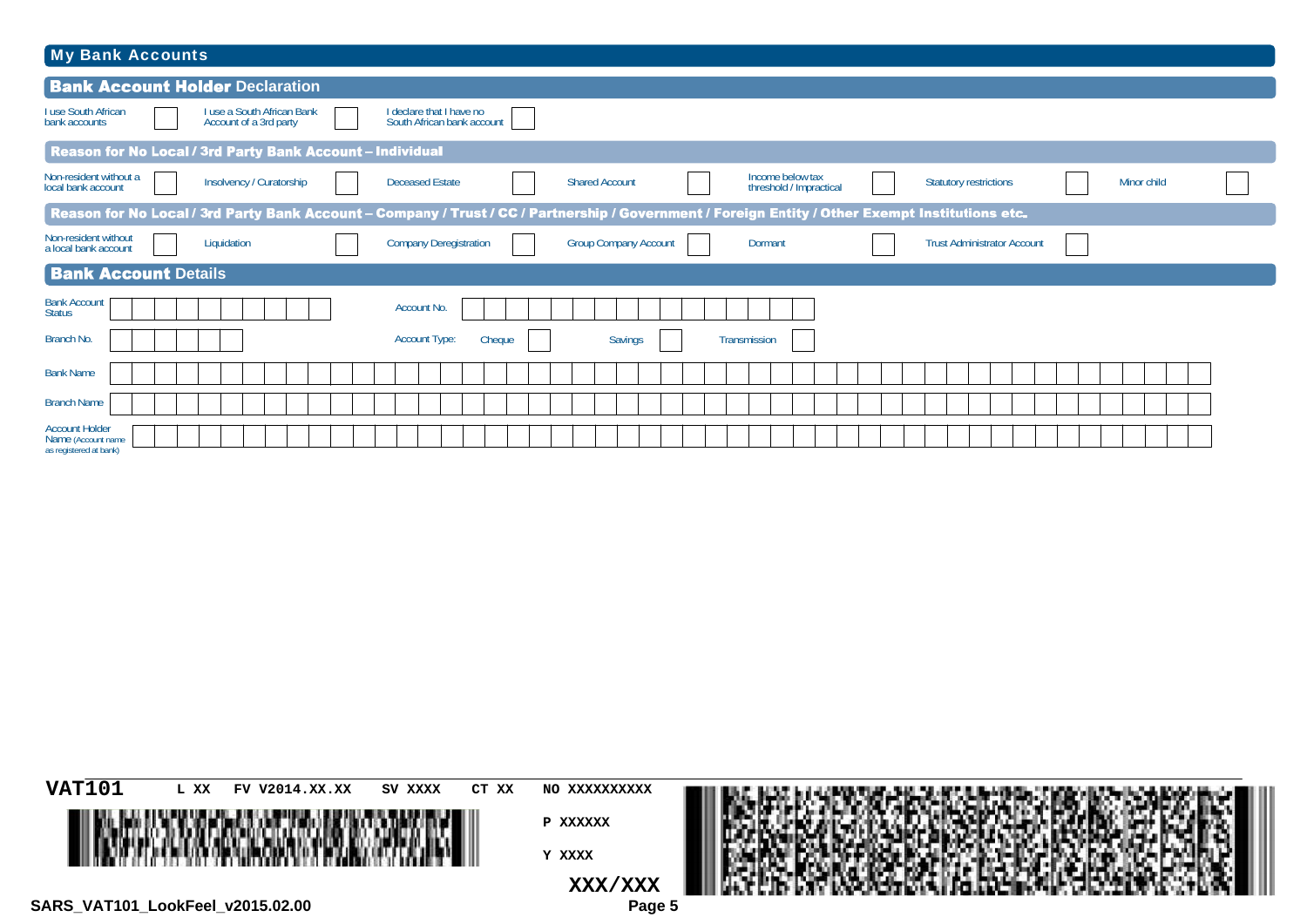| <b>VAT</b>                                                                                                                                                                                                                                                                                                         |                        |                                                                                             |                                                                                                       |  |  |  |  |
|--------------------------------------------------------------------------------------------------------------------------------------------------------------------------------------------------------------------------------------------------------------------------------------------------------------------|------------------------|---------------------------------------------------------------------------------------------|-------------------------------------------------------------------------------------------------------|--|--|--|--|
| <b>VAT Liability Date</b><br><b>Business</b><br>(CCYYMMDD)<br><b>Activity Code</b>                                                                                                                                                                                                                                 |                        | Mark here if you derive farming income in<br>addition to your main business activity income | <b>Farming Activity Code</b>                                                                          |  |  |  |  |
| <b>Financial Particulars</b>                                                                                                                                                                                                                                                                                       |                        |                                                                                             |                                                                                                       |  |  |  |  |
| <b>Registration Options</b>                                                                                                                                                                                                                                                                                        |                        |                                                                                             |                                                                                                       |  |  |  |  |
| Select one of the registration options below.                                                                                                                                                                                                                                                                      |                        |                                                                                             |                                                                                                       |  |  |  |  |
| Taxable supplies exceeded R50 000.00 in the preceding 12 months                                                                                                                                                                                                                                                    |                        |                                                                                             |                                                                                                       |  |  |  |  |
| Taxable supplies did not exceed R50 000.00 in the preceding 12 months but are reasonably expected to exceed R50,000 in the following 12 months, based on one or more of the following situations:                                                                                                                  |                        |                                                                                             |                                                                                                       |  |  |  |  |
| The actual value of taxable supplies exceeded either an average of R4,200 per month for a minimum of 2 months and a maximum of 11 months immediately preceding the date of registration, or an actual value of R4200 in the mo<br>the date of registration                                                         |                        |                                                                                             | N                                                                                                     |  |  |  |  |
| The actual value of taxable supplies were nil or did not exceed either an average of R4,200 per month for a minimum of 2 months and a maximum of 11 months immediately preceding the date of registration, or an actual value<br>immediately preceding the date of registration, but either of the following exist |                        |                                                                                             | N                                                                                                     |  |  |  |  |
| Written Contracts in terms of which a contractual obligation exists in writing, to make taxable supplies in excess of R50,000 in the following 12 months reckoned from the date of registration; or                                                                                                                |                        |                                                                                             |                                                                                                       |  |  |  |  |
| Finance Agreements wherein the total repayments in terms of that financial, credit or other agreement will in the following 12 months reckoned from the date of registration exceed R 50,000 or                                                                                                                    |                        |                                                                                             |                                                                                                       |  |  |  |  |
| Expenditure incurred or to be incurred or capital goods acquired and payments made will in the following 12 months reckoned from the date of registrationexceed R 50,000                                                                                                                                           |                        |                                                                                             |                                                                                                       |  |  |  |  |
| Goods or services are acquired directly in respect of the commencement of a continuous and regular activity and taxable supplies are expected to be made after a period of time                                                                                                                                    |                        |                                                                                             |                                                                                                       |  |  |  |  |
| <b>Value of Taxable Supplies</b>                                                                                                                                                                                                                                                                                   |                        | <b>Tax Periods</b>                                                                          |                                                                                                       |  |  |  |  |
| Furnish the actual / expected total value of taxable supplies for a period of 12 months as follows:                                                                                                                                                                                                                |                        | Please select one of the following:                                                         |                                                                                                       |  |  |  |  |
| $\mathsf{R}$<br>Standard rated supplies                                                                                                                                                                                                                                                                            |                        | Monthly tax period                                                                          | Tax periods of 6 months (Farming - only if taxable supplies for 12 months do not exceed R1.5 million) |  |  |  |  |
| Zero-rated supplies (including goods /services exported<br>to other countries)<br>$\mathsf{R}$                                                                                                                                                                                                                     |                        | Tax periods of two months                                                                   | Tax periods of 12 months ending on financial year end                                                 |  |  |  |  |
| $\mathsf{R}$<br>Total value of taxable supplies                                                                                                                                                                                                                                                                    |                        |                                                                                             |                                                                                                       |  |  |  |  |
| Accounting basis:<br>Payment                                                                                                                                                                                                                                                                                       | Invoice                |                                                                                             |                                                                                                       |  |  |  |  |
| Note: In the case of the purchase of a going concern, furnish the value of supplies made by the seller.                                                                                                                                                                                                            |                        |                                                                                             |                                                                                                       |  |  |  |  |
| <b>VAT - Diesel Refund Concession Options</b>                                                                                                                                                                                                                                                                      |                        |                                                                                             |                                                                                                       |  |  |  |  |
| On Land Status:                                                                                                                                                                                                                                                                                                    |                        | Would you like to register for diesel refunds - On land?                                    |                                                                                                       |  |  |  |  |
| <b>Off Shore Status:</b>                                                                                                                                                                                                                                                                                           |                        |                                                                                             | Would you like to register for diesel refunds - Off shore?                                            |  |  |  |  |
| <b>Rail Status:</b>                                                                                                                                                                                                                                                                                                |                        | Would you like to register for diesel refunds - Rail?                                       |                                                                                                       |  |  |  |  |
|                                                                                                                                                                                                                                                                                                                    |                        |                                                                                             |                                                                                                       |  |  |  |  |
| <b>VAT101</b><br>L XX<br>FV V2014.XX.XX<br>SV XXXX                                                                                                                                                                                                                                                                 |                        |                                                                                             |                                                                                                       |  |  |  |  |
|                                                                                                                                                                                                                                                                                                                    | CT XX<br>NO XXXXXXXXXX |                                                                                             |                                                                                                       |  |  |  |  |
|                                                                                                                                                                                                                                                                                                                    | P XXXXXX               |                                                                                             |                                                                                                       |  |  |  |  |
|                                                                                                                                                                                                                                                                                                                    | Y XXXX                 |                                                                                             |                                                                                                       |  |  |  |  |
|                                                                                                                                                                                                                                                                                                                    | XXX/XXX                |                                                                                             |                                                                                                       |  |  |  |  |
| SARS_VAT101_LookFeel_v2015.02.00                                                                                                                                                                                                                                                                                   | Page 6                 |                                                                                             |                                                                                                       |  |  |  |  |